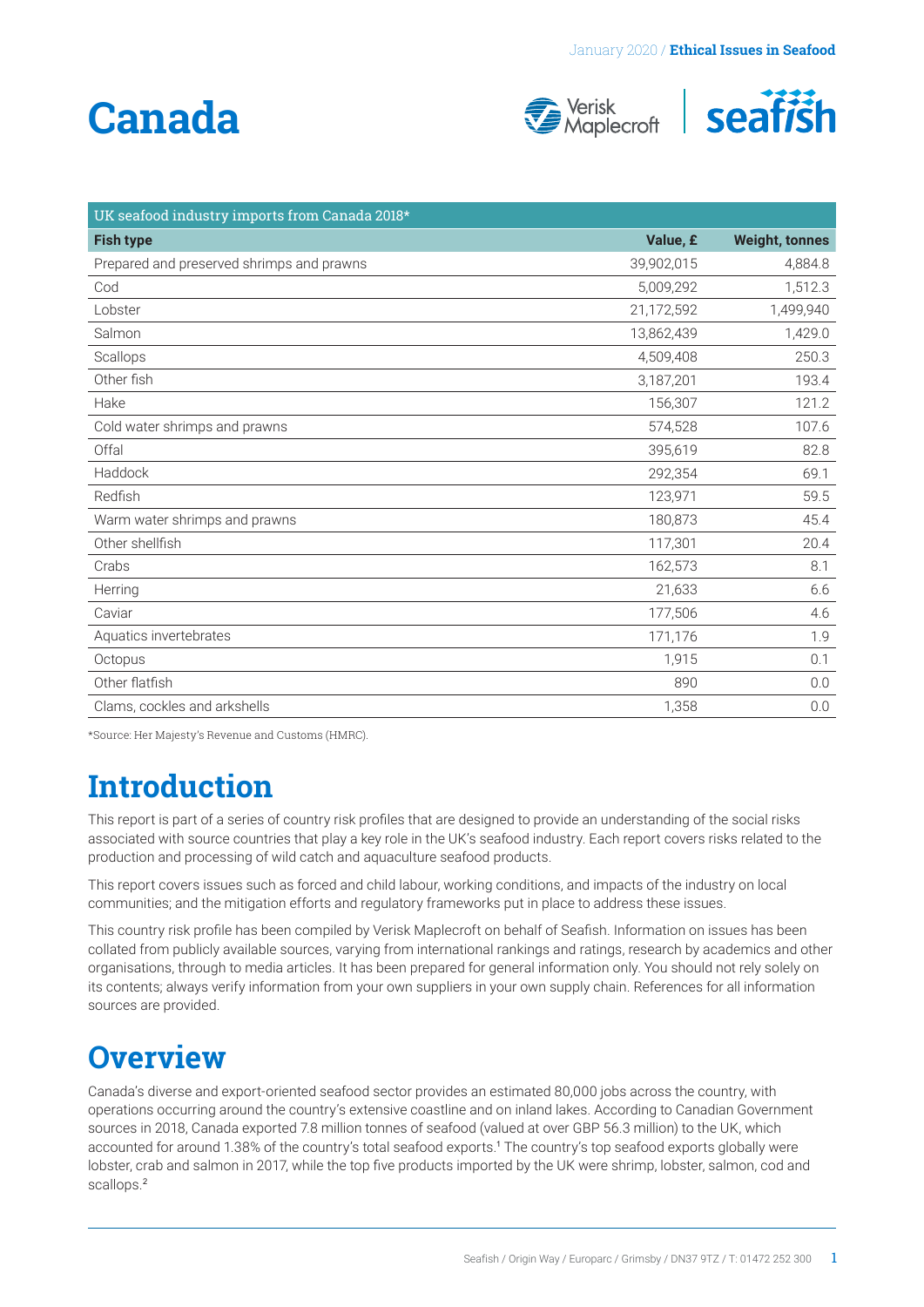<span id="page-1-0"></span>Depending on the fisheries, production is undertaken across the country by a combination of smallholder fishers or farmers, and larger, consolidated operations. Farmed salmon production in British Columbia (BC), for example, has undergone considerable consolidation and is dominated by a handful of large companies and some minor companies; 80% of output is generated by only three farms, which have close ties to Norwegian companies. Conversely, wild catch salmon is undertaken by both commercial fleets, using purse seine, gill net and trolling gear, and First Nation fishers using traditional nets, weirs and gaffs. Around 4,000 fishers are employed in BC's local wild catch salmon industry.

Commercial fishing activities are limited across Canada's Arctic and in Hudson Bay. The Fisheries Plan, which regulates fishing across over 800,000 km² of the Beaufort Sea, precludes larger, commercial operations in favour of smallholder, community fishing activities.<sup>[3](#page-4-0)</sup> Furthermore, the 2015 international fisheries declaration signed by Canada, Denmark, Norway, Russia and the US bans fishing in the central Arctic Ocean until regulations are introduced to support sustainable fishing practices. Some fisheries including for sea cucumber, haddock and herring are present in the Labrador Sea, though overfishing of cod led to a moratorium in 1992 that has not been lifted since. In Hudson Bay, commercial fishing activities are limited in favour of small-scale fisheries around the Bay's coastal rivers and estuaries.

### **Social risks**

**Canada is a low risk sourcing jurisdiction, and limited evidence of social issues associated with the country's wider fisheries sector have been identified by governmental or civil society actors with oversight of the industry.** The fisheries sector – encompassing both fresh capture and aquaculture methods of production – is well regulated by the Fisheries and Oceans Canada's Fisheries Act. Moreover, fisheries stocks are also closely monitored to avoid overfishing, a lesson learned following the decimation of the Atlantic cod fisheries between the 1950s and the 1990s.

Vulnerable groups are involved in the production and processing stages of the fisheries value chain in Canada. In the province of Prince Edward Island (P.E.I.), domestic labour shortages have resulted in seafood processing facilities increasing the number of foreign migrant workers hired under the express-entry pilot programme; a P.E.I based processing facility reported in 2018 that the 60 workers they had hired were primarily from the Philippines and Mexico. This new immigration pilot in P.E.I. helps fill local positions with foreign workers by increasing the number of migrant workers available to employers by 120, on top of existing caps. More broadly, while no information on the specific violations was provided, audits conducted on 17 processing facilities employing migrant workers in 2014-15 in neighbouring New Brunswick found that 7 (41%) had broken employment related rules, prompting calls for more regulation of the industry.[4](#page-4-0)

First Nations groups are also heavily involved in Canada's fisheries sector, with Fisheries and Oceans Canada reporting that over 4,500 indigenous persons are employed in the industry, with more than GBP 150 million in revenues generated per annum.<sup>[5](#page-4-0)</sup> Notably, multiple federal initiatives exist to support the development of First Nation's fisheries in the country.<sup>[6](#page-4-0)</sup>

There is some evidence to suggest that women in First Nations fishing communities face employment discrimination, receive menial jobs on fishing vessels, and less pay for equal work. Indeed, a Canadian court in 2015 ruled against Millbrook First Nation for denying a female fishing professional work as a crew member and later captain due to her gender.[7](#page-4-0) There is also evidence to suggest that the commercial fishing industry is predominantly comprised of male crews and fishers, though female workers reportedly make up around a third of workers employed in the wider salmon farming sector.

**Occupational health and safety issues are pronounced in Canada's wild capture fisheries.** In 2018 (latest available data), the Transportation Safety Board of Canada (TSB) recorded 233 shipping accidents, of which a majority (28%) impacted fishing vessels. Furthermore, all 14 of the marine fatalities recorded that year in the shipping accidents category occurred on fishing vessels. The comparatively high rate of accidents and casualties means that fishing industry safety was not removed from the TSB's watchlist of key safety issues in 201[8](#page-4-0).<sup>8</sup>

A key factor in the industry's high rate of OHS issues is the limited acceptance of personal safety, with the TSB calling out the limited use of personal flotation devices (PFD) and safety signals as two primary concerns. Indeed, when reviewing the 63 deaths reported in the marine fisheries industry between 2011 and 2017, the TSB reported that PFD use couldn't be established in 80% of the cases.<sup>[9](#page-4-0)</sup>

**Potential for wages related lawsuits are present in the wild capture fisheries sector.** Employees working on fishing vessels have been hired based on verbal agreements in the past, with the expectation that they will receive a certain percentage of the total value of the vessel's catch. In April 2018, a BC company was ordered (by the BC Employment Standards Tribunal) to pay one of its crew around GBP 8,500 for work he had completed aboard a vessel despite that fact that its catch was largely confiscated by fisheries officials. Notably, the employee also alleged that he had worked up to 20-hour days aboard the vessel, which is reportedly common in the industry.<sup>[10](#page-4-0)</sup> Under Canada's Maritime Labour Standards, vessel masters are required to ensure that their crew do not work over 14 hours per 24-hour period, or 72 hours per 7-day period.[11](#page-4-0)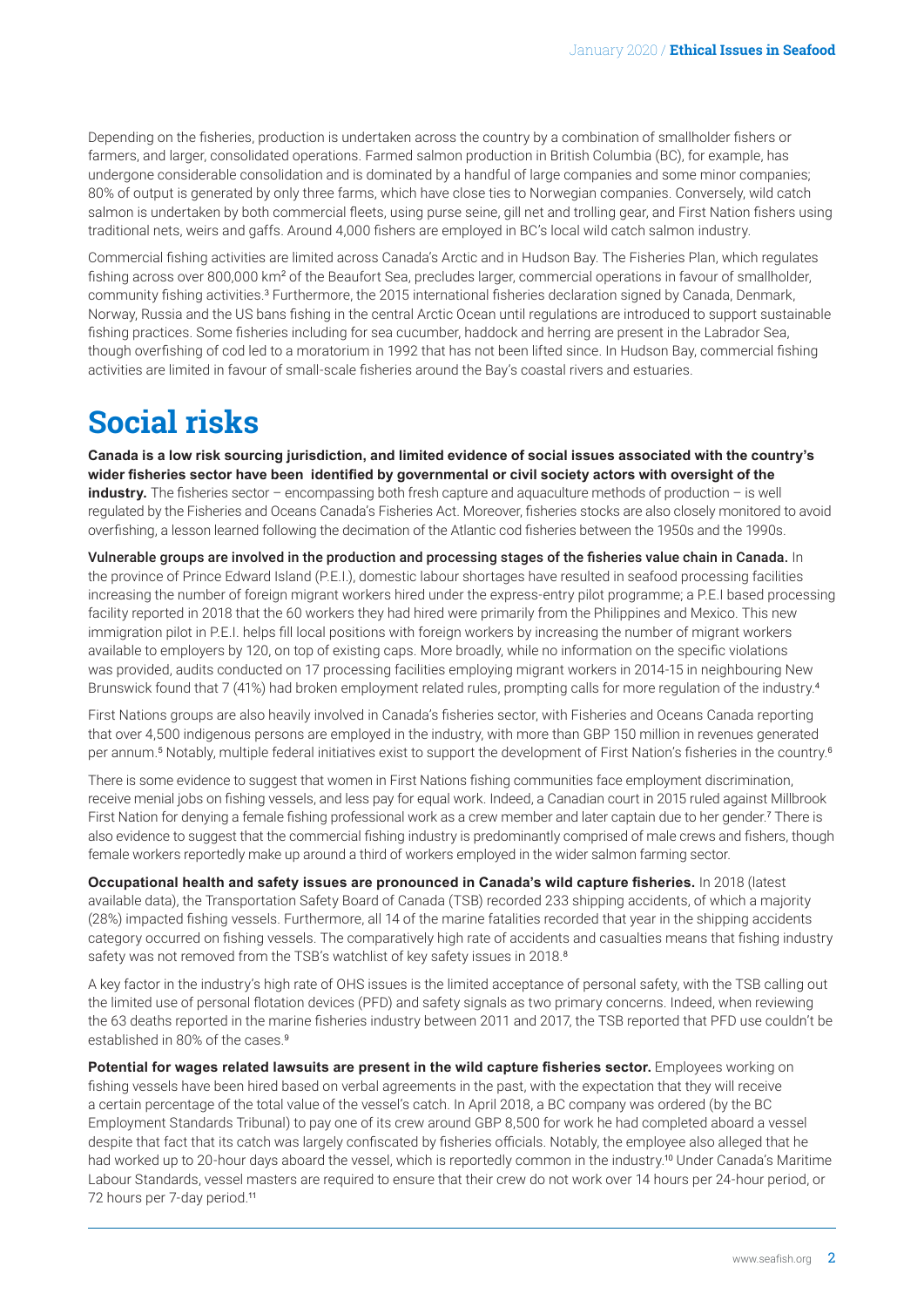### <span id="page-2-0"></span>**Regulations and risk mitigation**

Canada's health and safety regulations for the seafood sector are appropriate for ensuring the safety of workers. Regulations for the fishing sector are set out by a number of organisations including Fisheries and Oceans Canada, Transport Canada, and Work Safe. The ILO's Maritime Labour Convention provides health, welfare and social security protection to Canadian seafarers.

**Canada's Transportation Safety Board (TSB) continues to make recommendations on how to improve OHS in the fisheries sector.** In 2017, the Fishing Vessel Safety Legislation was introduced, while the board has also made multiple recommendations to the industry on safety improvements since 1992; of the 48 recommendations, 13 are reportedly still outstanding. The TSB has also called for a unified approach between federal and provincial branches of government to maintain oversight of the fisheries sector.[12](#page-4-0)

WorkSafeNB – the New Brunswick arm of the Federal Workers' Compensation Service which aims to prevent workplace accidents – is also attempting to implement regulatory changes in the maritime province to address OHS concerns. Fishing vessels are not currently considered to be workplaces, which means that WorkSafe regulations do not apply to them or their crew. Potential changes to the province's Occupational Health and Safety Act could include approved PFDs for use aboard vessels.[13](#page-4-0)

### **International conventions and rankings**

The following tables indicate which international labour conventions Canada has ratified. The ratification of these conventions is a good indicator of a source country's commitment to enforcing internationally accepted best practices in the seafood industry when combined with thorough national legislation and well-resourced enforcement mechanisms.

| International Labour Organization (ILO) Conventions                     | Ratification |
|-------------------------------------------------------------------------|--------------|
| Freedom of Association and Protection of the Right to Organise (No. 87) | Yes          |
| Right to Organise and Collective Bargaining (No. 98)                    | Yes          |
| Forced Labour (No. 29)                                                  | Yes          |
| Abolition of Forced Labour (No. 105)                                    | Yes          |
| Equal Remuneration (No. 100)                                            | Yes          |
| Discrimination (Employment and Occupation) (No. 111)                    | Yes          |
| Minimum Age (No. 138)                                                   | Yes          |
| Worst Forms of Child Labour (No. 182)                                   | Yes          |
| Hours of Work (Industry) (No.1)                                         | Yes          |
| Weekly Rest (Industry) (No.14)                                          | Yes          |
| Protection of Wages (No. 95)                                            | <b>No</b>    |
| Minimum Wage Fixing (No.131)                                            | <b>No</b>    |
| Occupational Safety and Health (No. 155)                                | <b>No</b>    |
| Occupational Health Services (No. 161)                                  | <b>No</b>    |
| Labour Inspection (No. 81)                                              | <b>No</b>    |
| Private Employment Agencies (No. 181)                                   | <b>No</b>    |
| Work in Fishing Convention (No. 188)                                    | <b>No</b>    |
| Maritime Labour Convention (No. 186)                                    | Yes          |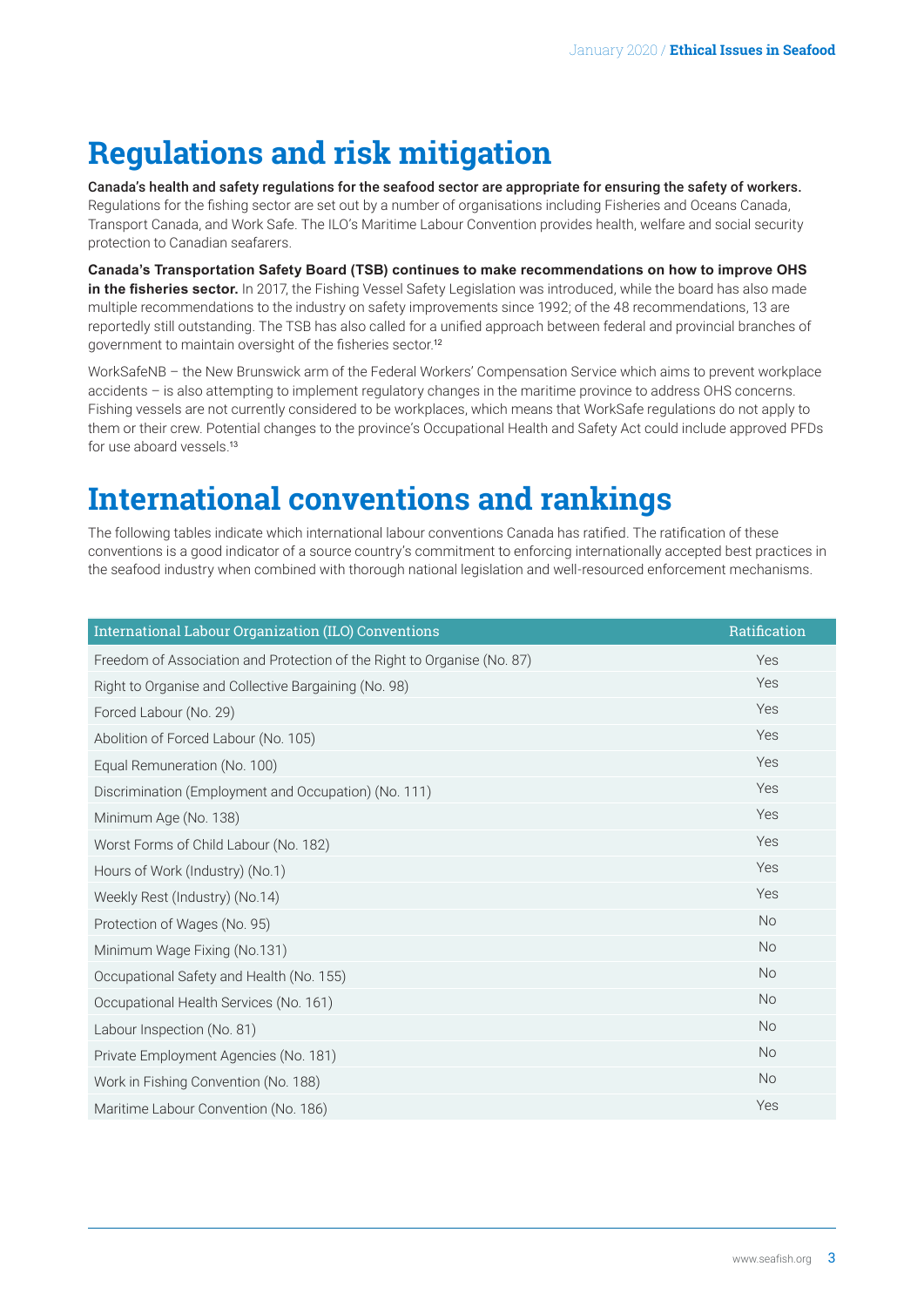<span id="page-3-0"></span>

| <b>United Nations (UN) Conventions</b>                                                                                                                     | <b>Ratification</b> |
|------------------------------------------------------------------------------------------------------------------------------------------------------------|---------------------|
| Convention against Transnational Organized Crime and the Protocol to Prevent, Suppress and<br>Punish Trafficking in Persons, Especially Women and Children | <b>Yes</b>          |
| Convention against Transnational Organized Crime                                                                                                           | <b>Yes</b>          |
| Convention for the Suppression of the Traffic in Persons and of the Exploitation and the<br>Prostitution of Others                                         | N <sub>o</sub>      |
| Convention on the Protection of the Rights of All Migrant Workers and Members of Their Families                                                            | N <sub>o</sub>      |
| Convention to Suppress the Slave Trade and Slavery                                                                                                         | Yes                 |
| Supplementary Convention on the Abolition of Slavery, Slave Trade and Institutions and Practices<br>Similar to Slavery                                     | Yes                 |
| Protocol against the Smuggling of Migrants by Land, Sea and Air                                                                                            | Yes                 |

| Other Conventions                                                                            | Ratification |
|----------------------------------------------------------------------------------------------|--------------|
| FAO Agreement on Port State Measures to Prevent, Deter and Eliminate Illegal, Unreported and | Yes          |
| Unregulated Fishing                                                                          |              |

### **Rankings in global indices**

#### **US Department of State Trafficking in Persons (TIP) Report**

The TIP report is released annually by the U.S. Department of State, and offers a summary of the laws and enforcement efforts of various countries with respect to human trafficking. Specifically, it ranks countries based on a '3P paradigm' of prosecuting traffickers, protecting victims and preventing crime. Scoring on these elements is then collated to give each country a ranking. The rankings range from Tier 1 which indicates governments of countries that fully comply with the Trafficking Victims Prevention Act (TVPA) minimum standards for the elimination of trafficking to Tier 3 for the governments of countries that do not fully comply with the TVPA's minimum standards, and are not making significant efforts to do so.

#### Rating: Tier 1

According to the US Department of State's 2019 Trafficking in Person's Report, Canada fully meets the minimum standards for the elimination of trafficking.[14](#page-4-0)

#### **Global Slavery Index**

The 2018 Global Slavery Index measures the extent of modern slavery country by country, and the steps governments are taking to respond to this issue, to objectively measure progress toward ending modern slavery.

There are two rankings:

1. Rankings of countries by prevalence of the population in modern slavery. Rankings range from 1 to 167 - with 1 the worst and 167 the best, in terms of the prevalence of slavery.

2. Rank of countries in terms of Government response to the issue. This is an indication of how governments are tackling modern slavery. This ranking ranges from AAA at the top to D at the bottom, with AAA denoting the most effective and comprehensive Government response.

#### For prevalence Canada ranking is: 166/167 (where a ranking of 1 indicates highest risk)

Overall, Canada is considered one of the lowest risk countries for modern slavery on the index. According to the special report on the fishing sector, it is also considered low risk for all categories assessed.[15](#page-4-0)

In terms of Government response Canada ranks BB. This indicates government has introduced a response to modern slavery that includes short-term victim support services, a criminal justice framework that criminalises some forms of modern slavery, a body to coordinate the response, and protection for those vulnerable to modern slavery. There may be evidence that some government policies and practices may criminalise and/or cause victims to be deported and/or facilitate slavery.